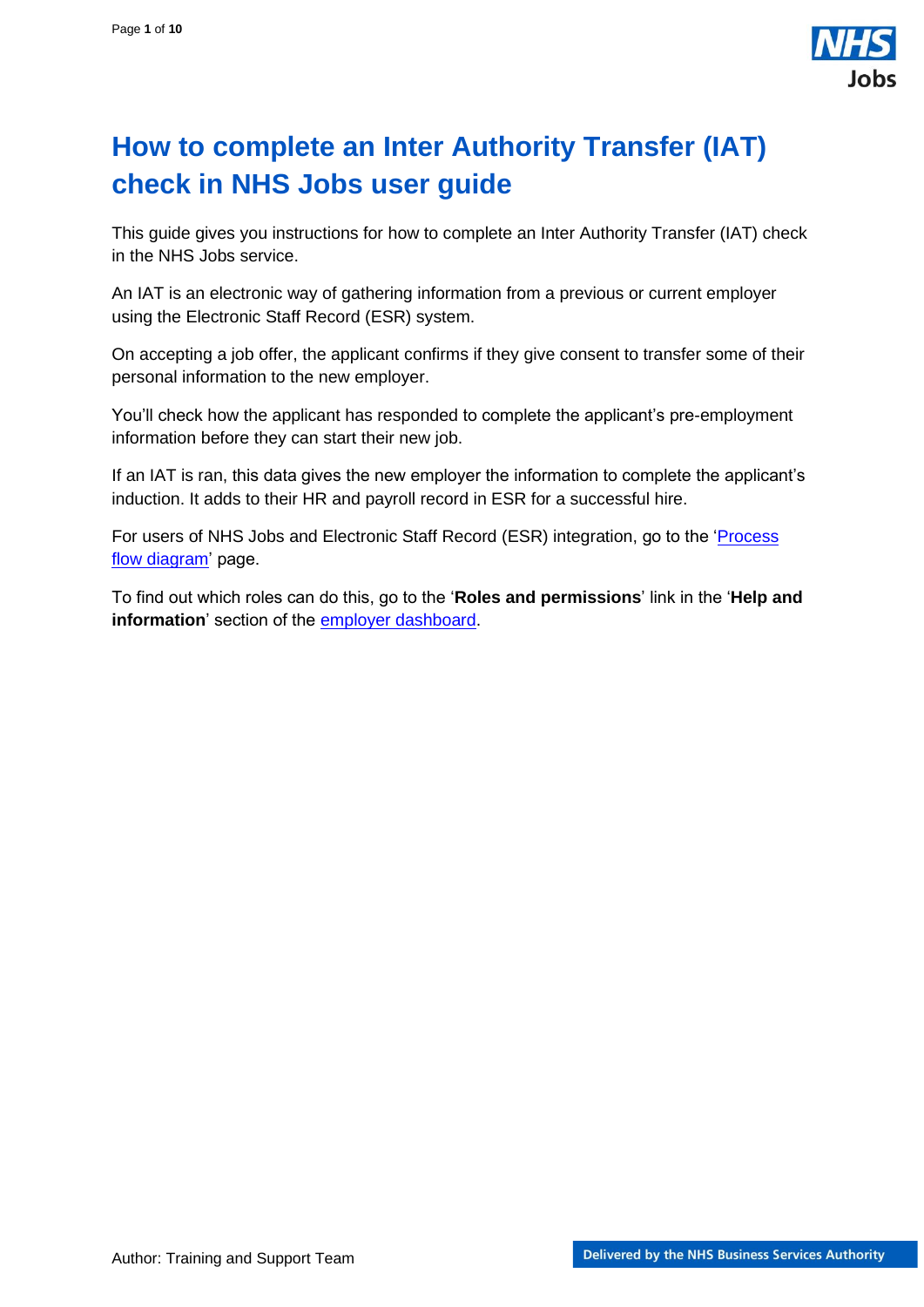# **Contents**

| How to complete an Inter Authority Transfer (IAT) check in NHS Jobs user guide 1 |
|----------------------------------------------------------------------------------|
|                                                                                  |
|                                                                                  |
|                                                                                  |
|                                                                                  |
|                                                                                  |
|                                                                                  |
|                                                                                  |
|                                                                                  |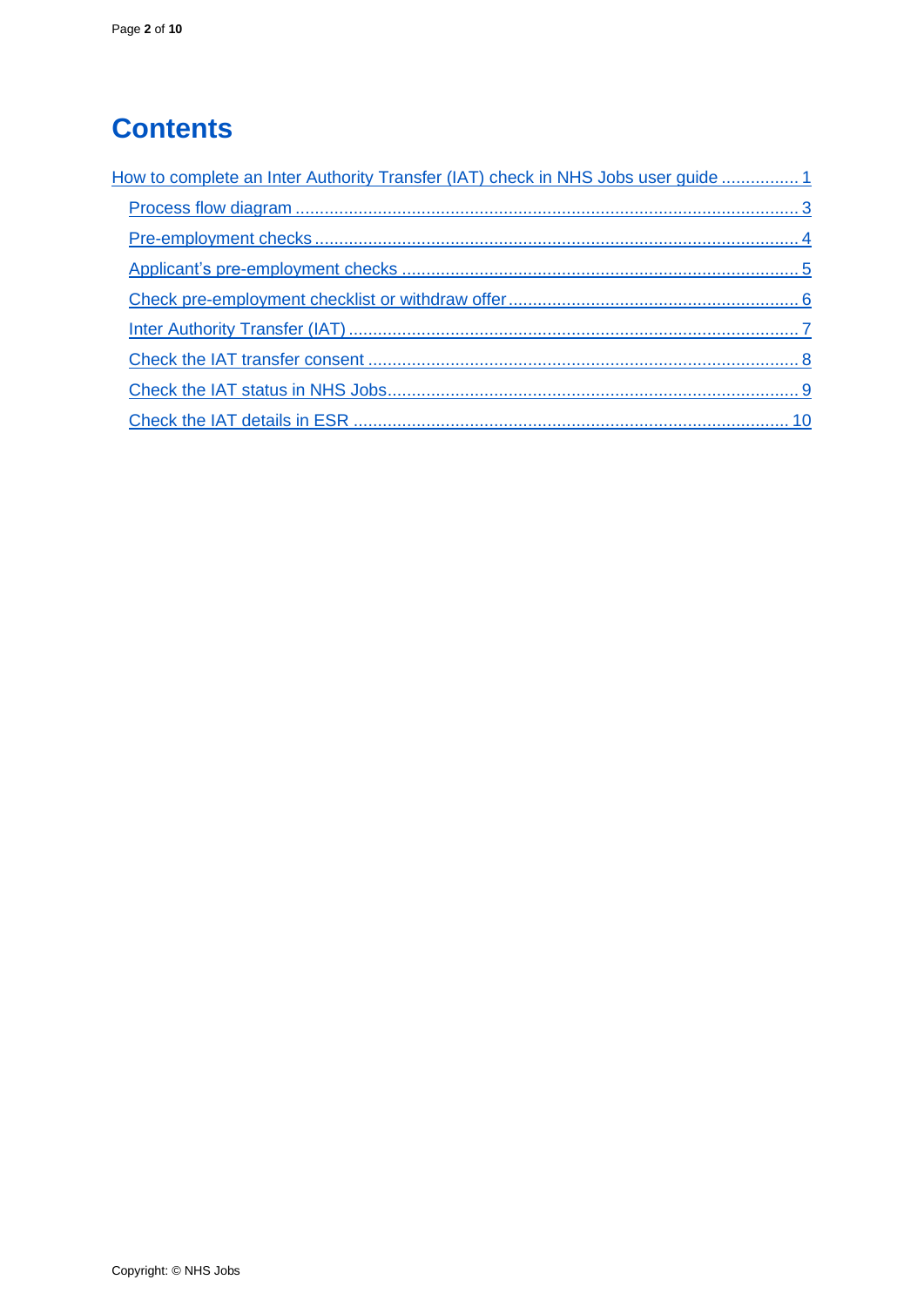

## <span id="page-2-0"></span>**Process flow diagram**

Go to the '*Pre-employment checks*' page.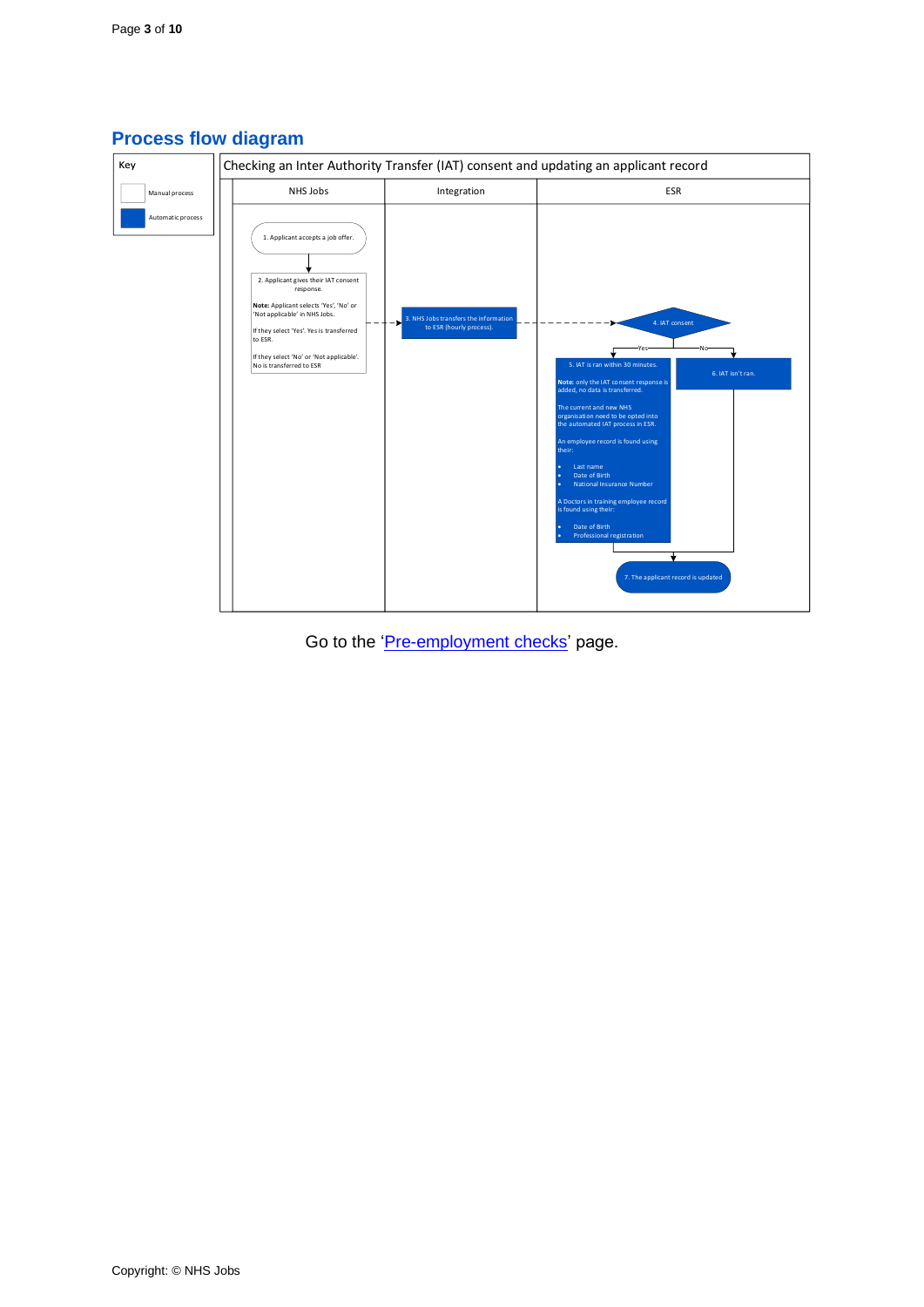## <span id="page-3-0"></span>**Pre-employment checks**

This page gives you instructions for how to access pre-employment checks.

**Important:** You must have an applicant who has accepted a conditional job offer and completed their pre-employment checks.

To access pre-employment checks, complete the following step:

1. Select the ['Pre-employment checks'](#page-4-0) link.

| <b>NHS Business Services Authority</b> | <b>BETA</b> Your feedback will help us to improve this service. | Show tasks for all accounts                                  |
|----------------------------------------|-----------------------------------------------------------------|--------------------------------------------------------------|
|                                        |                                                                 |                                                              |
|                                        |                                                                 |                                                              |
|                                        |                                                                 | What you can do                                              |
| <b>Dashboard</b>                       |                                                                 | Create a job listing                                         |
| Tasks by stage                         | <b>Listings by user</b>                                         | Search for a listing                                         |
| Showing tasks for                      |                                                                 | Search for an applicant                                      |
| All users                              | v                                                               |                                                              |
| <b>Draft</b>                           | 386 - on track 22, overdue 364                                  | <b>Manage the account</b>                                    |
| <b>Approvals</b>                       |                                                                 | Manage users<br>At risk applicants                           |
|                                        | 3 - on track 1, overdue 2                                       | <b>Accredited logos</b>                                      |
| <b>Published</b>                       | 4                                                               | <b>Key performance indicators</b><br>(KPIs)                  |
|                                        |                                                                 | <b>Approval settings</b><br>Departments                      |
| <b>Shortlisting</b>                    | 8 - on track 1, overdue 7                                       | <b>Welsh listings</b>                                        |
| <b>Interviews</b>                      | 1 - on track 0, overdue 1                                       | <b>Documents and</b>                                         |
| <b>Ready to offer</b>                  | 42 - on track 16, overdue 26                                    | templates                                                    |
|                                        |                                                                 | Overview of your organisation<br><b>Supporting documents</b> |
| <b>Conditional offers</b>              | 22 - on track 5, overdue 17                                     | <b>Contract templates</b><br>Offer letter templates          |
| Pre-employment                         | 24 - on track 4, overdue 20                                     |                                                              |
| checks                                 |                                                                 | <b>Help and information</b>                                  |
| <b>Contracts</b>                       | 57 - on track 11, overdue 46                                    | The employer hub<br><b>Roles and permissions</b>             |
| <b>End recruitment</b>                 | 7 - on track 4, overdue 3                                       | Contact your super users                                     |
|                                        |                                                                 | <b>Reporting</b>                                             |
|                                        |                                                                 | Run a report                                                 |
|                                        |                                                                 |                                                              |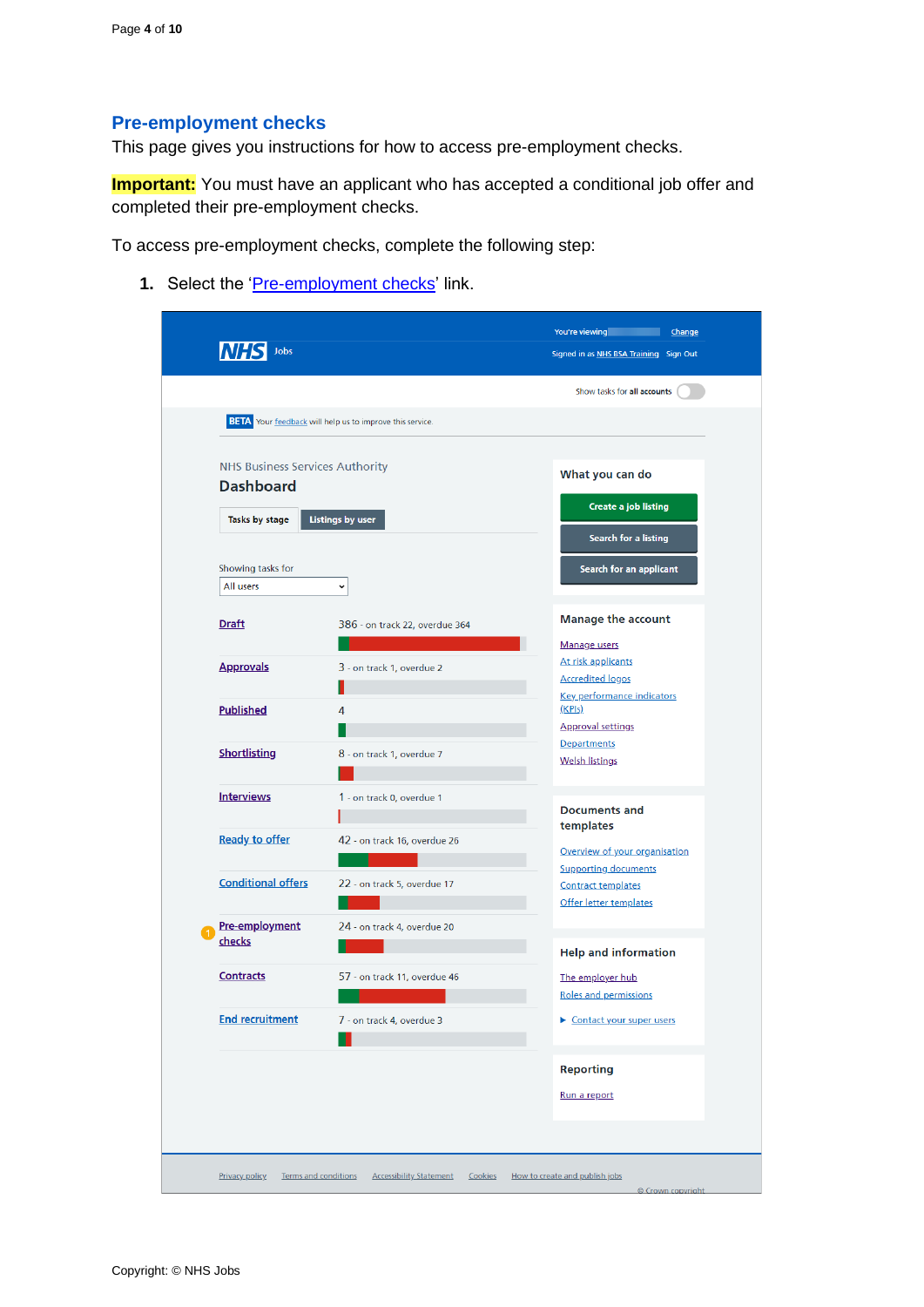## <span id="page-4-0"></span>**Applicant's pre-employment checks**

This page gives you instructions for how to find the applicant and start their pre-employment checks.

Find the applicant and complete the following step:

- **1.** Select the 'Applicant' link to view the applicant's details (optional).
- **2.** Select the 'Job title' link to view the job details (optional).
- **3.** Select the ['View checks or withdraw offer'](#page-5-0) link.

|                                                         | Jobs                                                                                     |                                |                                                                                                                                                                                          | You're viewing NHS BSA Training<br>Change<br>Signed in as Liam M1 Sign Out |  |
|---------------------------------------------------------|------------------------------------------------------------------------------------------|--------------------------------|------------------------------------------------------------------------------------------------------------------------------------------------------------------------------------------|----------------------------------------------------------------------------|--|
|                                                         |                                                                                          |                                |                                                                                                                                                                                          | Show tasks for all accounts                                                |  |
| < Go back<br><b>NHS BSA Training</b>                    | BETA Your feedback will help us to improve this service.<br><b>Pre-employment checks</b> |                                |                                                                                                                                                                                          |                                                                            |  |
| Showing tasks for<br>All users<br>Pre-employment checks | $\checkmark$                                                                             |                                |                                                                                                                                                                                          |                                                                            |  |
| <b>Applicant</b>                                        | Job title                                                                                | <b>Deadline</b>                | <b>Outstanding checks</b>                                                                                                                                                                | What needs doing next                                                      |  |
| Liam MA<br>AR-210128-<br>00006                          | <b>Learning Consultant</b><br>T2020-21-4641                                              | 01 Apr 2022<br><b>ON TRACK</b> | References<br>Home address<br><b>Identity</b> check<br>Right to work in the UK<br>Qualifications<br>Professional registrations<br><b>DBS</b><br><b>HPANS</b><br><b>Health assessment</b> | View checks or withdraw<br>offer                                           |  |
| <b>Privacy policy</b>                                   | <b>Terms and conditions</b>                                                              | <b>Accessibility Statement</b> | Cookies<br>How to create and publish jobs                                                                                                                                                | © Crown copyright                                                          |  |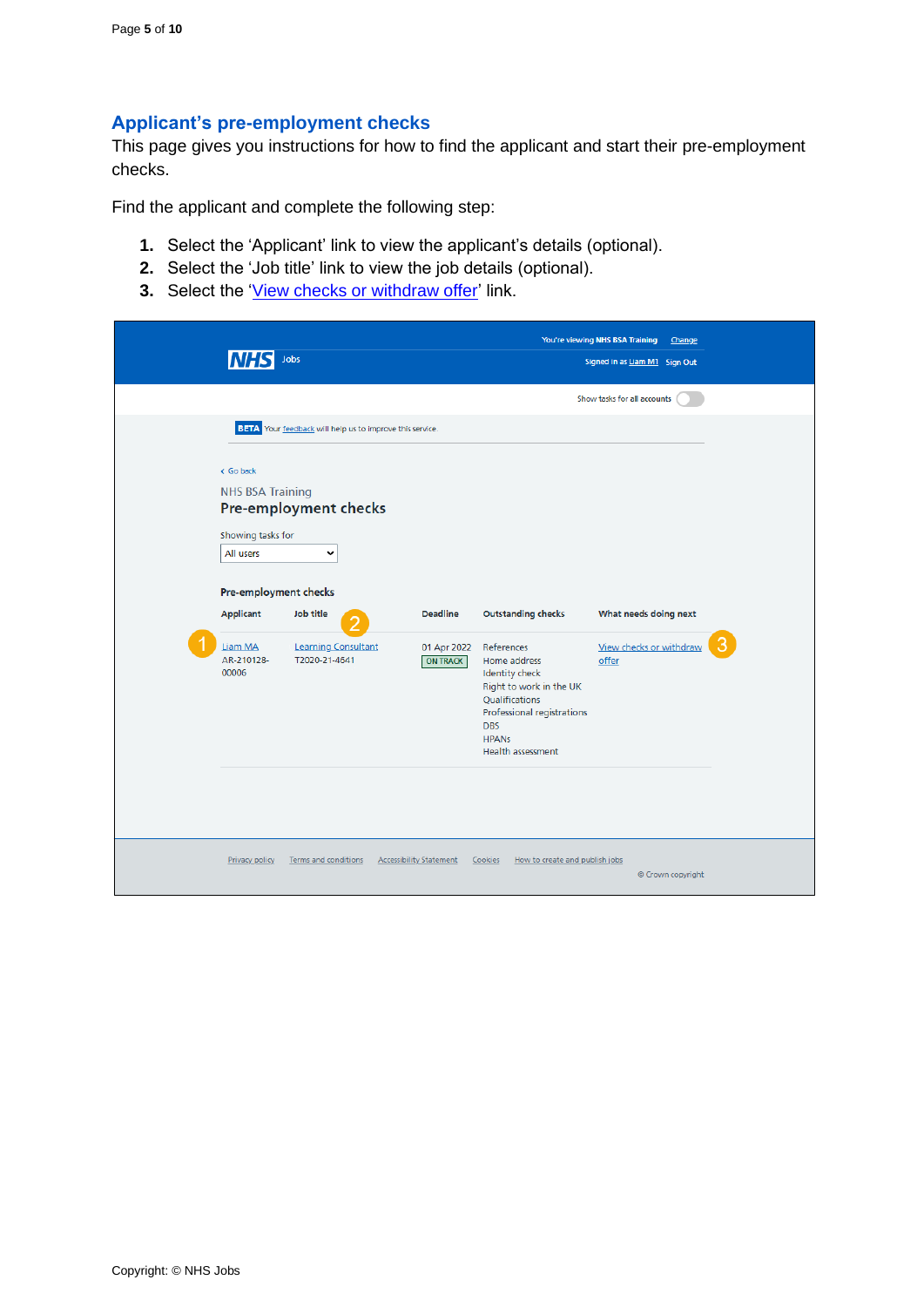#### <span id="page-5-0"></span>**Check pre-employment checklist or withdraw offer**

This page gives you instructions for how to confirm if you want to check the pre-employment checklist or withdraw the job offer.

To confirm if you want to check the pre-employment checklist or withdraw the job offer, complete the following steps:

- **1.** Select an answer:
	- ['Check pre-employment checklist'](#page-6-0)
	- 'Withdraw offer'
- **2.** Select the 'Continue' button.

| Jobs<br><b>INHS</b>                                                                                                                                            | You're viewing NHS BSA Training<br>Change<br>Signed in as Liam M1 Sign Out |
|----------------------------------------------------------------------------------------------------------------------------------------------------------------|----------------------------------------------------------------------------|
| BETA Your feedback will help us to improve this service.<br>< Go back<br>Pre-employment checks<br>The conditional offer has been accepted by<br><b>Liam MA</b> |                                                                            |
| Would you like to<br>Check pre-employment checklist<br>$\blacktriangleleft$<br>Withdraw offer                                                                  |                                                                            |
| Continue                                                                                                                                                       |                                                                            |
| <b>Terms and conditions</b><br><b>Accessibility Statement</b><br>Privacy policy<br>Cookies                                                                     | How to create and publish jobs<br>© Crown copyright                        |

If you've withdrawn the applicant's job offer, you've reached the end of this user guide.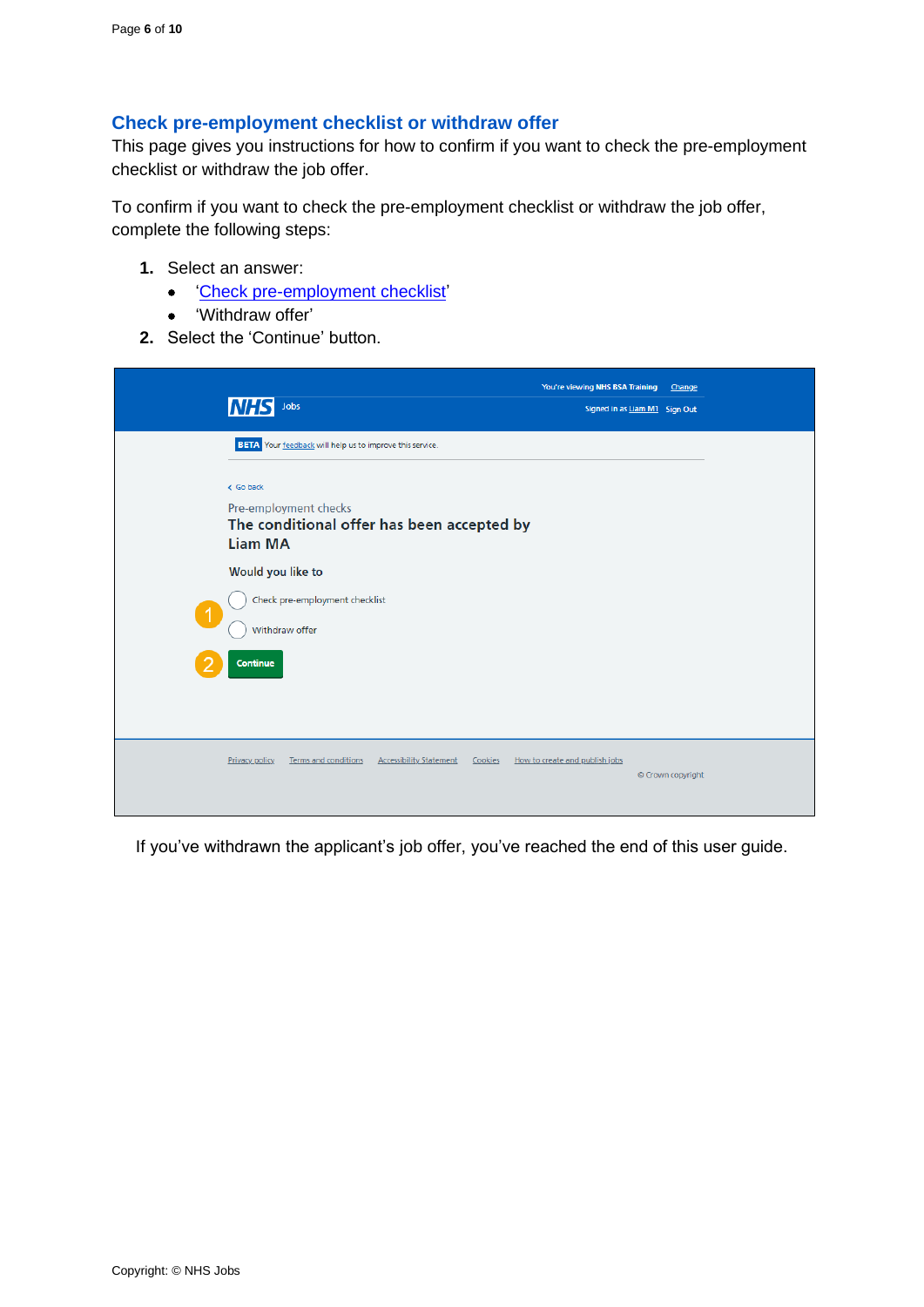## <span id="page-6-0"></span>**Inter Authority Transfer (IAT)**

This page gives you instructions for how to start an IAT check.

**Important:** The status always shows as **COMPLETED** as the applicant answers this question on accepting a job offer.

To start an IAT check, complete the following step:

**1.** Select the '*Inter Authority Transfer (IAT)'* link.

| Jobs                                                                                                                                        | You're viewing NHS BSA Training<br>Signed in as Liam M1 Sign Out | Change |
|---------------------------------------------------------------------------------------------------------------------------------------------|------------------------------------------------------------------|--------|
| BETA Your feedback will help us to improve this service.                                                                                    |                                                                  |        |
|                                                                                                                                             |                                                                  |        |
| < Go back                                                                                                                                   |                                                                  |        |
| Pre-employment checklist for Liam MA                                                                                                        |                                                                  |        |
| The applicant accepted your conditional job offer.<br>They now need to give pre-employment information before they can start their new job. |                                                                  |        |
| <b>References</b>                                                                                                                           |                                                                  |        |
| References                                                                                                                                  | <b>COMPLETED</b>                                                 |        |
| <b>Identity</b>                                                                                                                             |                                                                  |        |
| Home address                                                                                                                                | <b>COMPLETED</b>                                                 |        |
| <b>Identity check</b>                                                                                                                       | <b>COMPLETED</b>                                                 |        |
| <b>Inter Authority Transfer (IAT)</b>                                                                                                       | <b>COMPLETED</b>                                                 |        |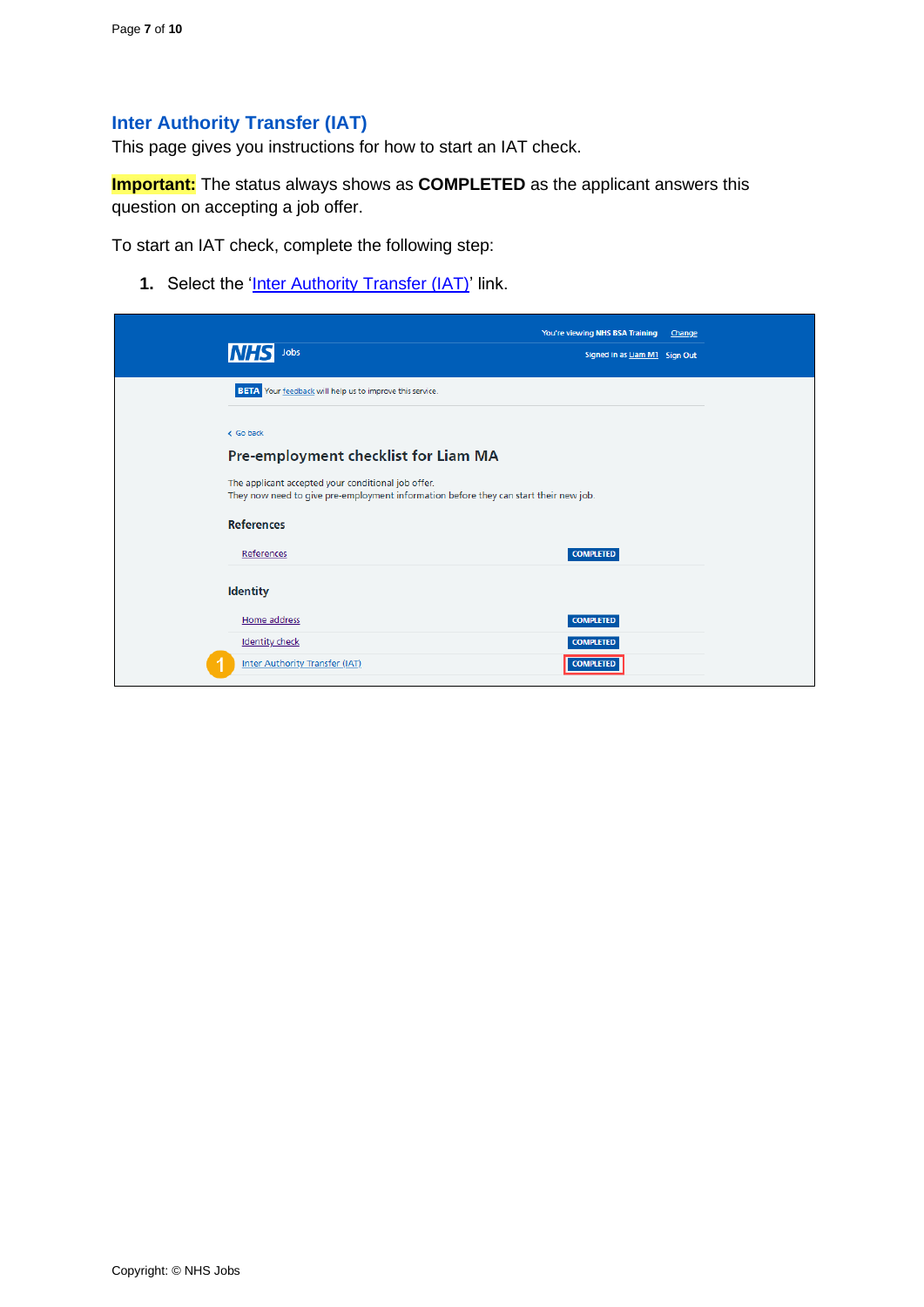#### <span id="page-7-0"></span>**Check the IAT transfer consent**

This page gives you instructions for how to check the applicant's consent to transfer.

**Important:** In this example, the applicant's selected 'Yes' in NHS Jobs. This means the IAT is ran in ESR. If the applicant selected 'No' or 'Not applicable' in NHS Jobs, the IAT isn't ran in ESR.

Check the applicant's consent to transfer and complete the following step:

1. Select the ['Continue'](#page-8-0) button.

| <b>NHS</b><br>Jobs                                                          | You're viewing NHS BSA Training Change<br>Signed in as Liam M1 Sign Out |  |
|-----------------------------------------------------------------------------|-------------------------------------------------------------------------|--|
| BETA Your feedback will help us to improve this service.                    |                                                                         |  |
| < Go back<br>Pre-employment checks<br><b>Liam MA's IAT transfer consent</b> |                                                                         |  |
| Date received<br>28 January 2021                                            |                                                                         |  |
| <b>Consent to transfer?</b><br>Yes                                          |                                                                         |  |
| Continue                                                                    |                                                                         |  |
| Privacy policy<br>Terms and conditions<br><b>Accessibility Statement</b>    | How to create and publish jobs<br>Cookies<br>© Crown copyright          |  |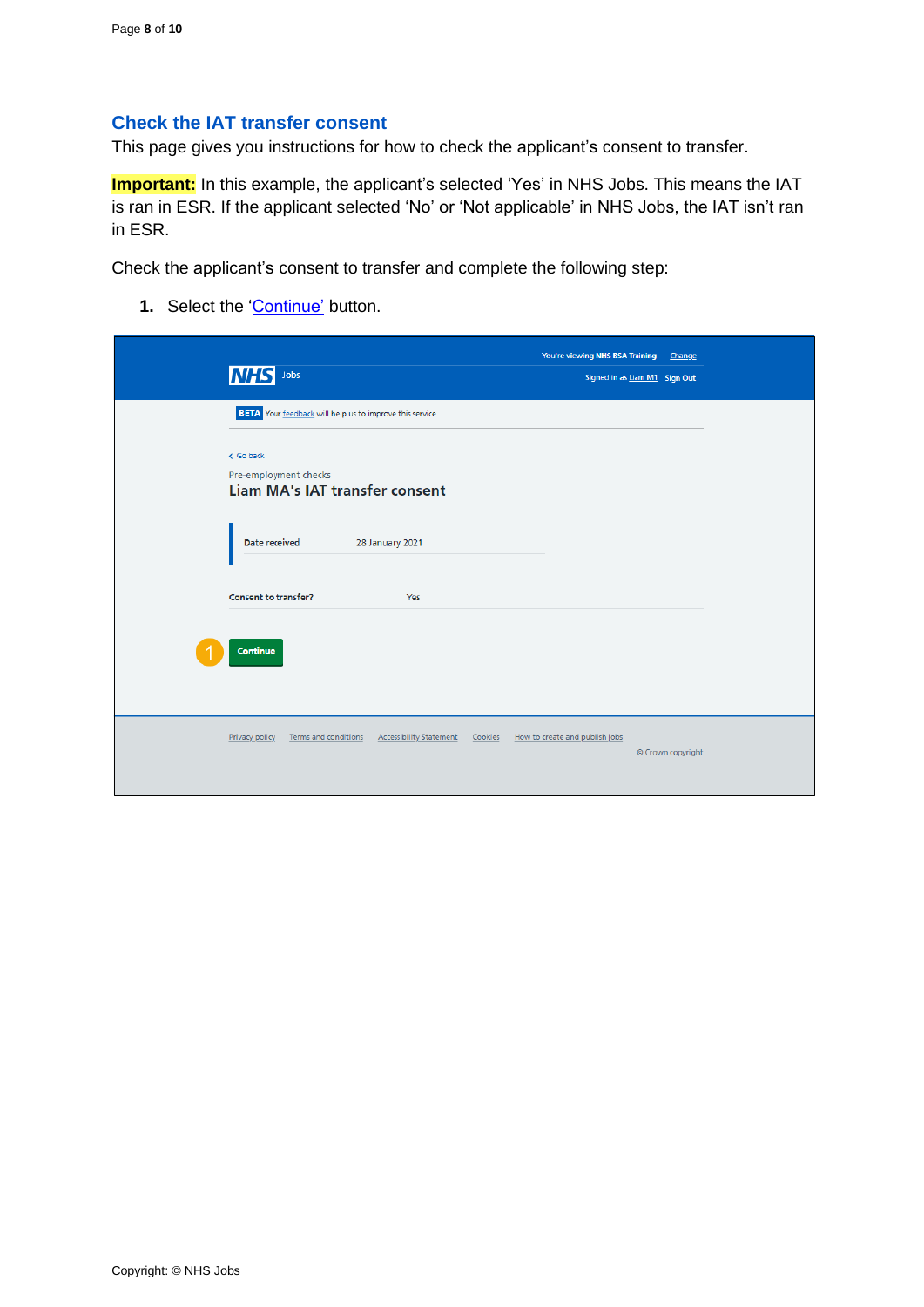#### <span id="page-8-0"></span>**Check the IAT status in NHS Jobs**

This page gives you instructions for how to check the IAT status in NHS Jobs.

**Important:** In this example, the status is **COMPLETED** as you've completed the applicant's IAT check. You need to complete all sections of the pre-employment checklist before you can issue a contract.

To go to another pre-employment check, complete the following steps:

**1.** Select a pre-employment link.

| Jobs                                                                                                                                        | You're viewing NHS BSA Training<br>Change<br>Signed in as Liam M1 Sign Out |
|---------------------------------------------------------------------------------------------------------------------------------------------|----------------------------------------------------------------------------|
| BETA Your feedback will help us to improve this service.                                                                                    |                                                                            |
| < Go back                                                                                                                                   |                                                                            |
| Pre-employment checklist for Liam MA                                                                                                        |                                                                            |
| The applicant accepted your conditional job offer.<br>They now need to give pre-employment information before they can start their new job. |                                                                            |
| <b>References</b>                                                                                                                           |                                                                            |
| References                                                                                                                                  | <b>COMPLETED</b>                                                           |
| <b>Identity</b>                                                                                                                             |                                                                            |
| Home address                                                                                                                                | <b>COMPLETED</b>                                                           |
| <b>Identity check</b>                                                                                                                       | <b>COMPLETED</b>                                                           |
| Inter Authority Transfer (IAT)                                                                                                              | <b>COMPLETED</b>                                                           |

**Tip:** To find out how to complete a pre-employment check, go to a user guide or video from the '**Complete a pre-employment check'** section of the ['Help and support for employers'](https://www.nhsbsa.nhs.uk/new-nhs-jobs-service/help-and-support-employers) webpage.

For users of NHS Jobs and ESR integration, go to the ['Check the IAT details](#page-9-0) in ESR' page.

You've completed the IAT check in NHS Jobs and reached the end of this user guide.